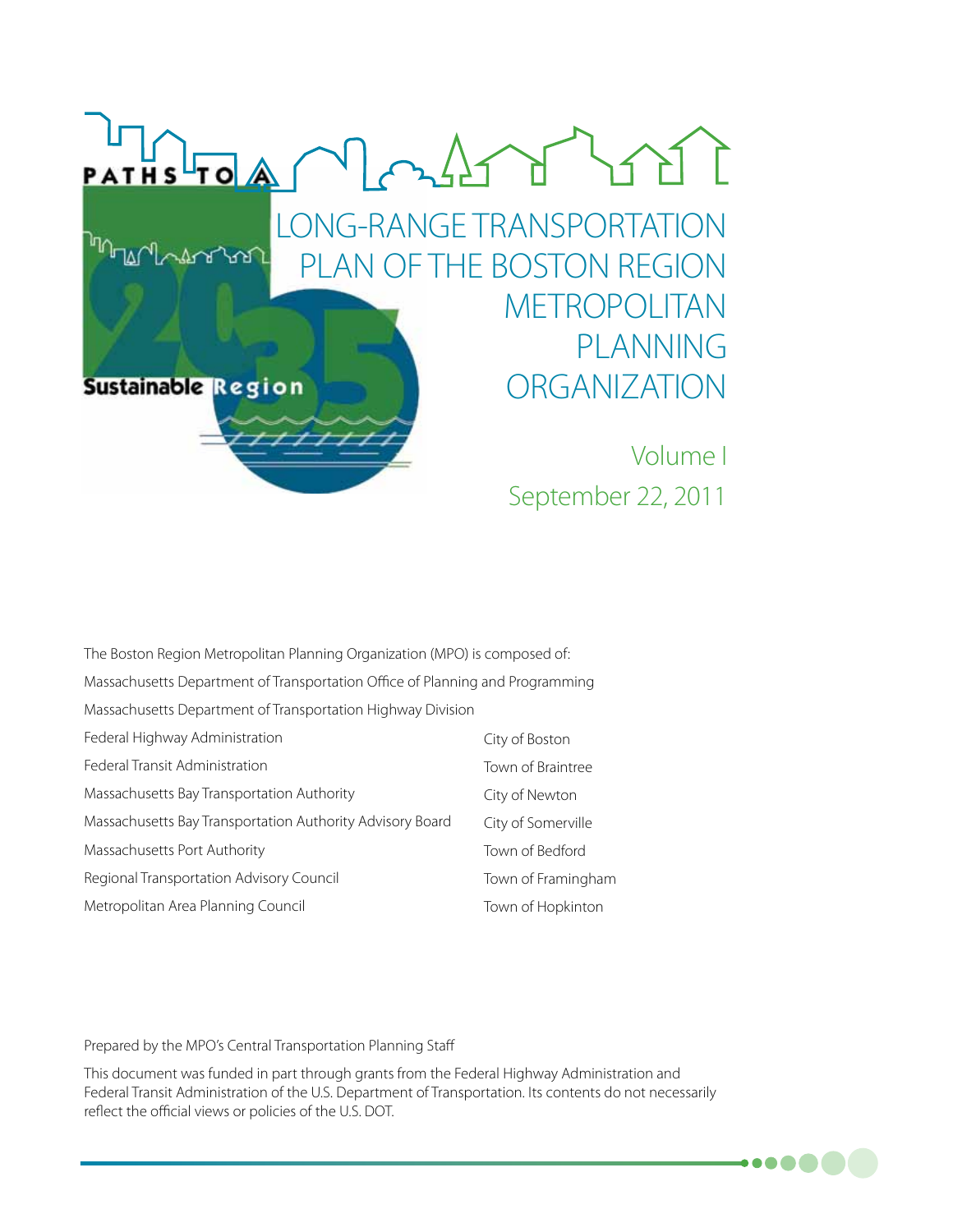

## Boston Region Metropolitan **PLANNING ORGANIZATION** Municipalities

For additional copies of this document or to request it in accessible formats, contact us:

| By mail      | Central Transportation Planning Staff<br>Certification Activities Group<br>10 Park Plaza, Suite 2150<br>Boston, MA 02116 |
|--------------|--------------------------------------------------------------------------------------------------------------------------|
| By telephone | (617) 973-7100 (voice)<br>(617) 973-7089 (TTY)                                                                           |
| By fax       | $(617)$ 973-8855                                                                                                         |
| By e-mail    | amcgahan@bostonmpo.org                                                                                                   |
|              |                                                                                                                          |

This document can be downloaded from our Web site:

www.bostonmpo.org

The MPO fully complies with Title VI of the Civil Rights Act of 1964 and related statutes and regulations in all programs and activities. The MPO does not discriminate on the basis of race, color, national origin, English proficiency, income, religious creed, ancestry, disability, age, gender, sexual orientation, gender identity or expression, or military service. Any person who believes he/she or any specific class of persons has been subjected to discrimination prohibited by Title VI or related statutes or regulations may, herself/himself or via a representative, file a written complaint with the MPO. A complaint must be filed no later than 180 calendar days after the date on which the person believes the discrimination occurred. A complaint form and additional information can be obtained by contacting the MPO (see above) or at www.bostonmpo.org

*Paths to a Sustainable Region: Volume I*

*ii*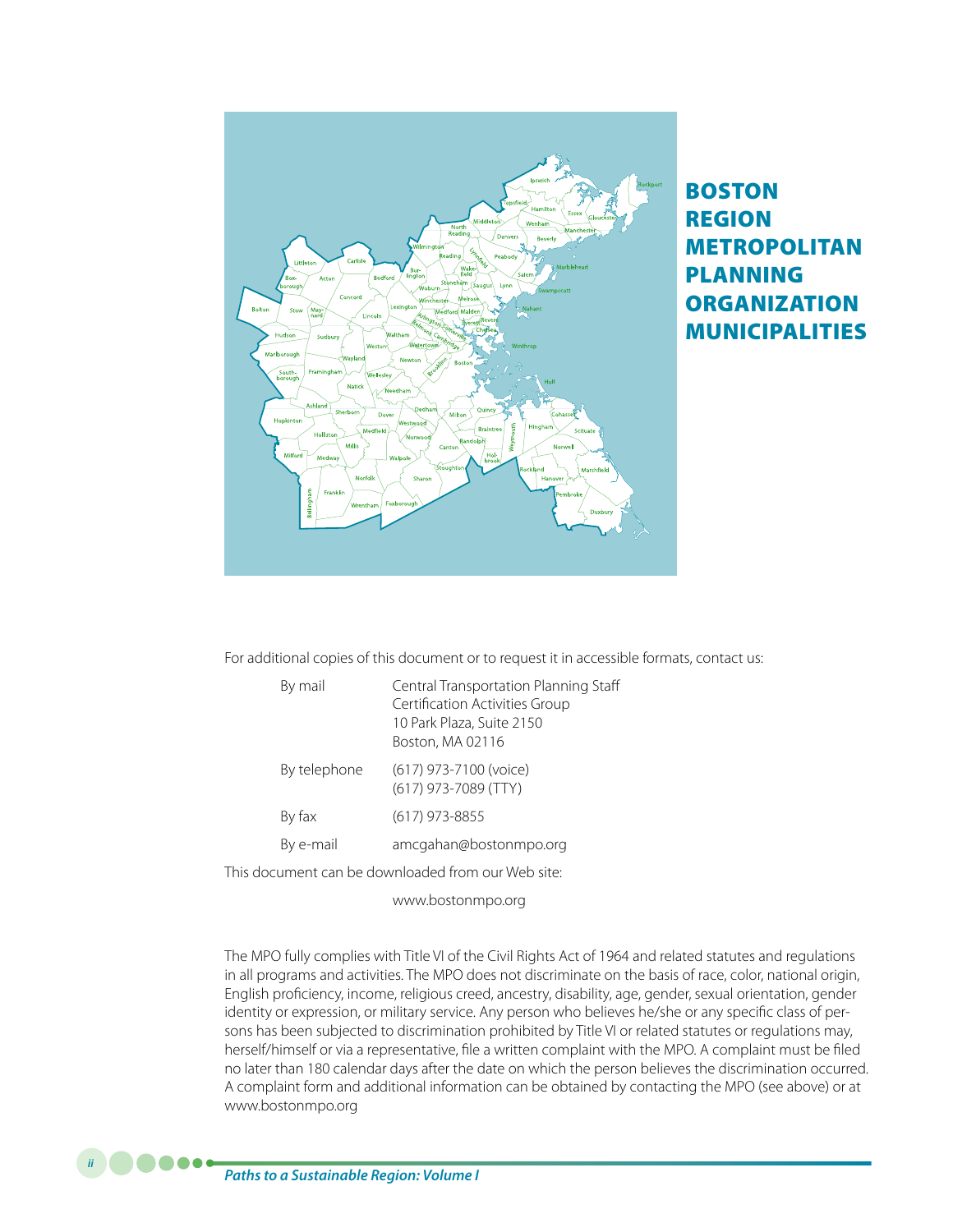## Table of Contents

|            |                                                                    | Page    |
|------------|--------------------------------------------------------------------|---------|
| Chapter 1  | Introduction and Plan Process                                      | $1 - 1$ |
| Chapter 2  | MPO's Visions and Policies                                         | $2 - 1$ |
| Chapter 3  | A Summary of the Region's Transportation Needs                     | $3 - 1$ |
| Chapter 4  | Transportation System Operations and Management                    | $4 - 1$ |
| Chapter 5  | Livability and Environment                                         | $5 - 1$ |
| Chapter 6  | <b>Transportation Equity</b>                                       | $6 - 1$ |
| Chapter 7  | The Financial Plan                                                 | $7 - 1$ |
| Chapter 8  | The Recommended Plan                                               | $8 - 1$ |
| Chapter 9  | Environmental Justice Assessment                                   | $9 - 1$ |
| Chapter 10 | Air Quality Conformity Determination                               | $10-1$  |
| Appendix A | <b>Public Comments</b>                                             | $A-1$   |
| Appendix B | Universe of Projects and Programs                                  | $B-1$   |
| Appendix C | Project Descriptions for 2009 Base Year and 2035 No-Build Projects | $C-1$   |



*iii*

 $\bullet\bullet\bullet\bullet$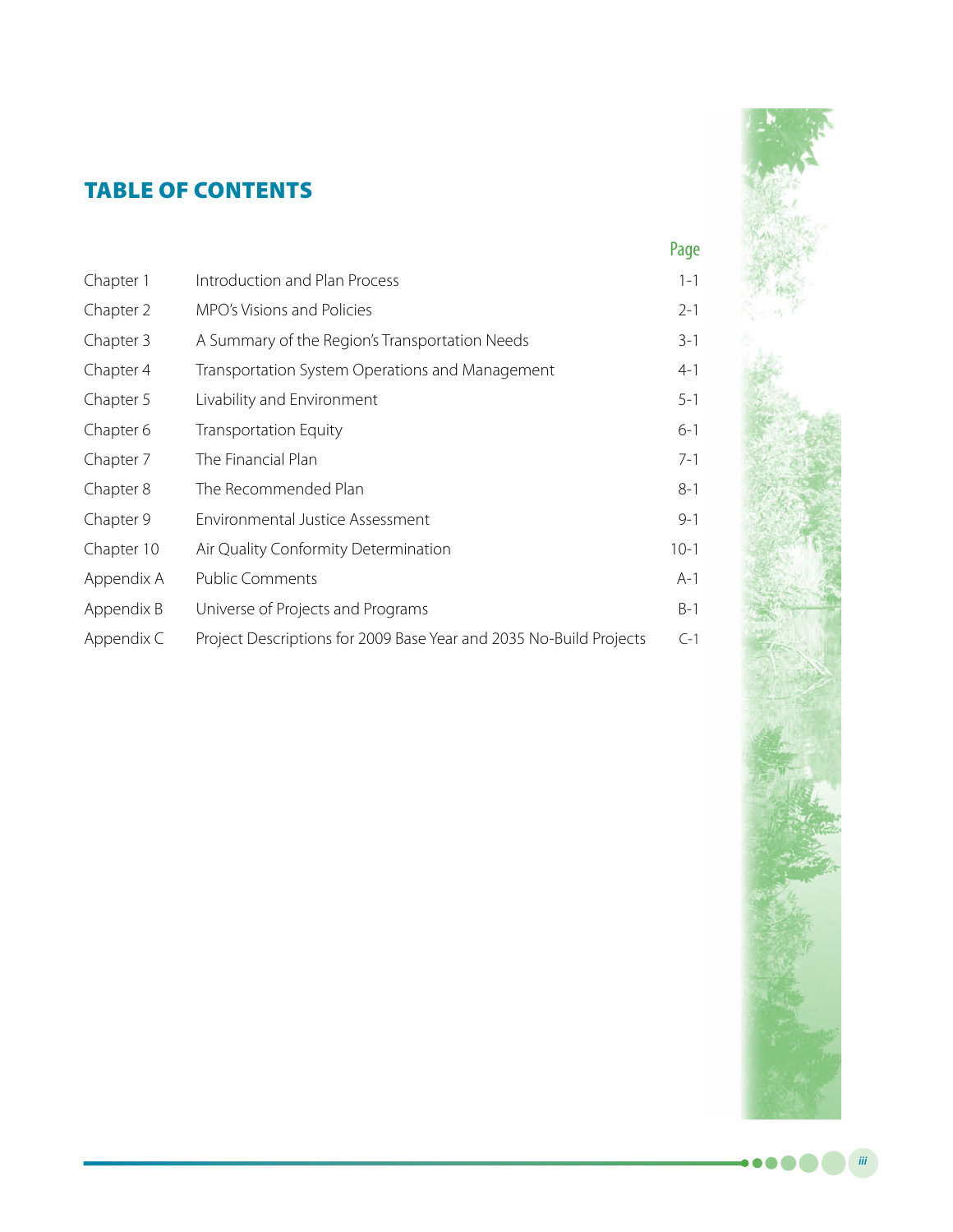## List of Figures, tables, and Maps

| <b>FIGURES</b> |                                                                                                                                                     | Page     |
|----------------|-----------------------------------------------------------------------------------------------------------------------------------------------------|----------|
| $1 - 1$        | The Boston Region MPO's Municipalities                                                                                                              | $1 - 2$  |
| $4 - 1$        | Shared Use Rail Infrastructure                                                                                                                      | $4 - 26$ |
| $5 - 1$        | Flood Hazard Areas                                                                                                                                  | $5 - 4$  |
| $5 - 2$        | Coastal Vulnerability to Sea Level Rise-North Shore                                                                                                 | $5-6$    |
| $5 - 3$        | Coastal Vulnerability to Sea Level Rise-Central Coastal Area                                                                                        | $5 - 7$  |
| $5 - 4$        | Coastal Vulnerability to Sea Level Rise-South Shore                                                                                                 | $5 - 8$  |
| $5 - 5$        | Hurricane Surge Inundation - North Shore                                                                                                            | $5 - 10$ |
| $5 - 6$        | Hurricane Surge Inundation - Central Coastal Area                                                                                                   | $5 - 11$ |
| $5 - 7$        | Hurricane Surge Inundation - South Shore                                                                                                            | $5 - 12$ |
| $5 - 8$        | Areas of Environmental Concern                                                                                                                      | $5 - 22$ |
| $5 - 9$        | FEMA Q3 Special Flood Hazard Areas                                                                                                                  | $5 - 23$ |
| $5 - 10$       | Wetlands                                                                                                                                            | $5 - 24$ |
| $5 - 11$       | Public Water Supplies                                                                                                                               | $5 - 25$ |
| $5 - 12$       | Surface Water Protection Areas                                                                                                                      | $5 - 26$ |
| $5 - 13$       | Protected Open Space                                                                                                                                | $5 - 27$ |
| $5 - 14$       | Natural Heritage and Endangered Species Program Priority Habitats                                                                                   | $5 - 28$ |
| $5 - 15$       | Annual Vehicle Miles Traveled Per Capita (1990-2008)                                                                                                | $5 - 30$ |
| $5 - 16$       | Transit Coverage in Relation to Population Density by Census Tract                                                                                  | $5 - 33$ |
| $5 - 17$       | Population Density and Vehicle Miles Traveled                                                                                                       | $5 - 34$ |
| $5 - 18$       | Population Density and Resident Workers That Walk to Work                                                                                           | $5 - 35$ |
| $5 - 19$       | City of Cambridge Bicycle Network                                                                                                                   | $5 - 43$ |
| $6 - 1$        | Boston MPO Region Environmental Justice Areas                                                                                                       | $6 - 5$  |
| $6 - 2$        | Boston MPO Region Urban Core Environmental Justice Areas                                                                                            | 6-6      |
| $8 - 2$        | Mode Share Split - Base Year, No-Build, and Recommended Plan                                                                                        | $8 - 70$ |
| $8 - 3$        | Unlinked Transit Trips by Mode                                                                                                                      | $8 - 71$ |
| $9 - 1$        | Environmental Justice Population Zones -Regionwide                                                                                                  | $9 - 3$  |
| $9 - 2$        | Environmental Justice Population Zones - Central Area                                                                                               | $9 - 4$  |
| $9 - 3$        | Average Transit Travel Times to Destinations for Environmental and Non-<br>Environmental Justice Areas in the 2035 No-Build and 2035 Build Networks | $9 - 7$  |
| $9 - 4$        | Average Highway Travel Times to Destinations for Environmental and Non-<br>Environmental Justice Areas in the 2035 No-Build and 2035 Build Networks | 9-7      |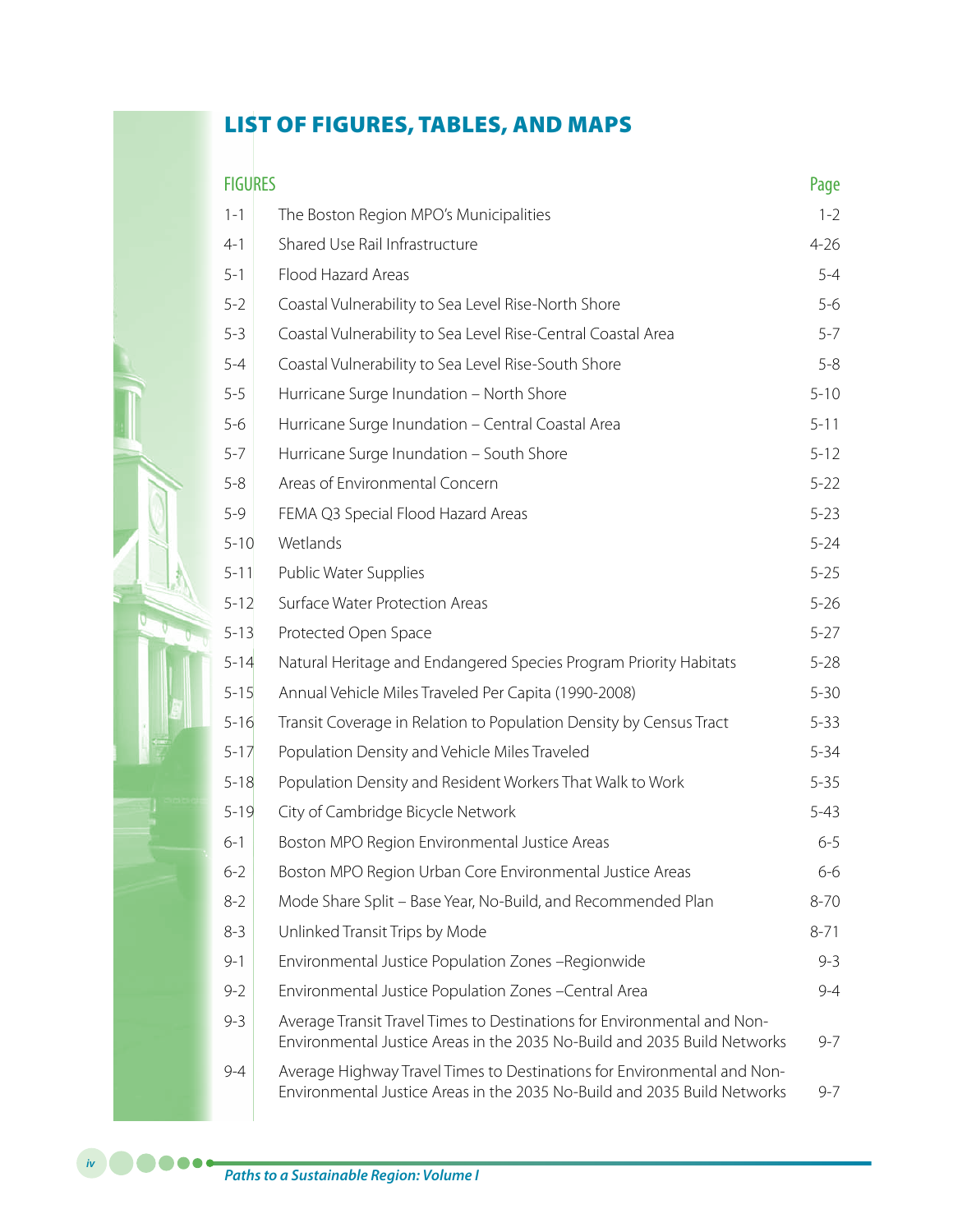| FIGURES (cont.) |                                                                                                                                                                                               | Page     |
|-----------------|-----------------------------------------------------------------------------------------------------------------------------------------------------------------------------------------------|----------|
| $9 - 5$         | Average Number of Industrial Jobs to Which There is Access for<br>Environmental and Non-Environmental Justice Areas in the 2035<br>No-Build and 2035 Build Networks                           | $9 - 8$  |
| $9 - 6$         | Average Number of Retail Jobs to Which There is Access for Environmental<br>and Non-Environmental Justice Areas in the 2035 No-Build and 2035<br><b>Build Networks</b>                        | $9 - 8$  |
| $9 - 7$         | Average Number of Service Jobs to Which There is Access for Environmental<br>and Non-Environmental Justice Areas in the 2035 No-Build and 2035<br><b>Build Networks</b>                       | $9 - 8$  |
| 9-8             | Average Number of Colleges (In Terms of College Enrollment) to Which<br>There is Access for Environmental and Non-Environmental Justice Areas in<br>the 2035 No-Build and 2035 Build Networks | $9 - 9$  |
| $9 - 9$         | Average Number of Hospital Beds to Which There is Access for<br>Environmental and Non-Environmental Justice Areas in the 2035 No-Build<br>and 2035 Build Networks                             | $9 - 9$  |
| $9 - 10$        | Average Transit Travel Times for Environmental and Non-Environmental                                                                                                                          |          |
|                 | Justice Zones in the 2035 No-Build and 2035 Build Networks                                                                                                                                    | $9 - 10$ |
| $9 - 11$        | Average Highway Travel Times for Environmental and Non-Environmental                                                                                                                          |          |
|                 | Justice Zones in the 2035 No-Build and 2035 Build Networks                                                                                                                                    | $9 - 10$ |
| $9 - 12$        | Average Congested Vehicle Miles Traveled (VMT) for Environmental and Non-<br>Environmental Justice Zones in the 2035 No-Build and 2035 Build Networks                                         | $9 - 11$ |
| $9 - 13$        | Average VMT for Environmental and Non-Environmental Justice Zones in the<br>2035 No-Build and 2035 Build Networks                                                                             | $9 - 11$ |
| $9 - 14$        | Average Carbon Monoxide (CO) Emissions per Square Mile for<br>Environmental and Non-Environmental Justice Zones in the 2035 No-Build<br>and 2035 Build Networks                               | $9 - 12$ |
| <b>TABLES</b>   |                                                                                                                                                                                               |          |
| $3 - 1$         | Corridor Bottlenecks                                                                                                                                                                          | $3-4$    |
| $5 - 1$         | Massachusetts Statewide CO2 Emissions and Estimates                                                                                                                                           | $5 - 16$ |
| $5 - 2$         | List of Recommended Projects                                                                                                                                                                  | $5 - 21$ |
| $5 - 3$         | Indicators of Livability Across community Types                                                                                                                                               | $5 - 34$ |

- 6-1 Environmental Justice Area Demographics 6-3
- 7-1 Projected Sources of Funds for Capital Projects in the Boston Region MPO Highway System (In Millions) 7-3
- 7-2 Major Infrastructure Projects, Expansion Highway Projects, and Flex-Funded Transit Projects In the Recommended Plan



 $\bullet\bullet\bullet$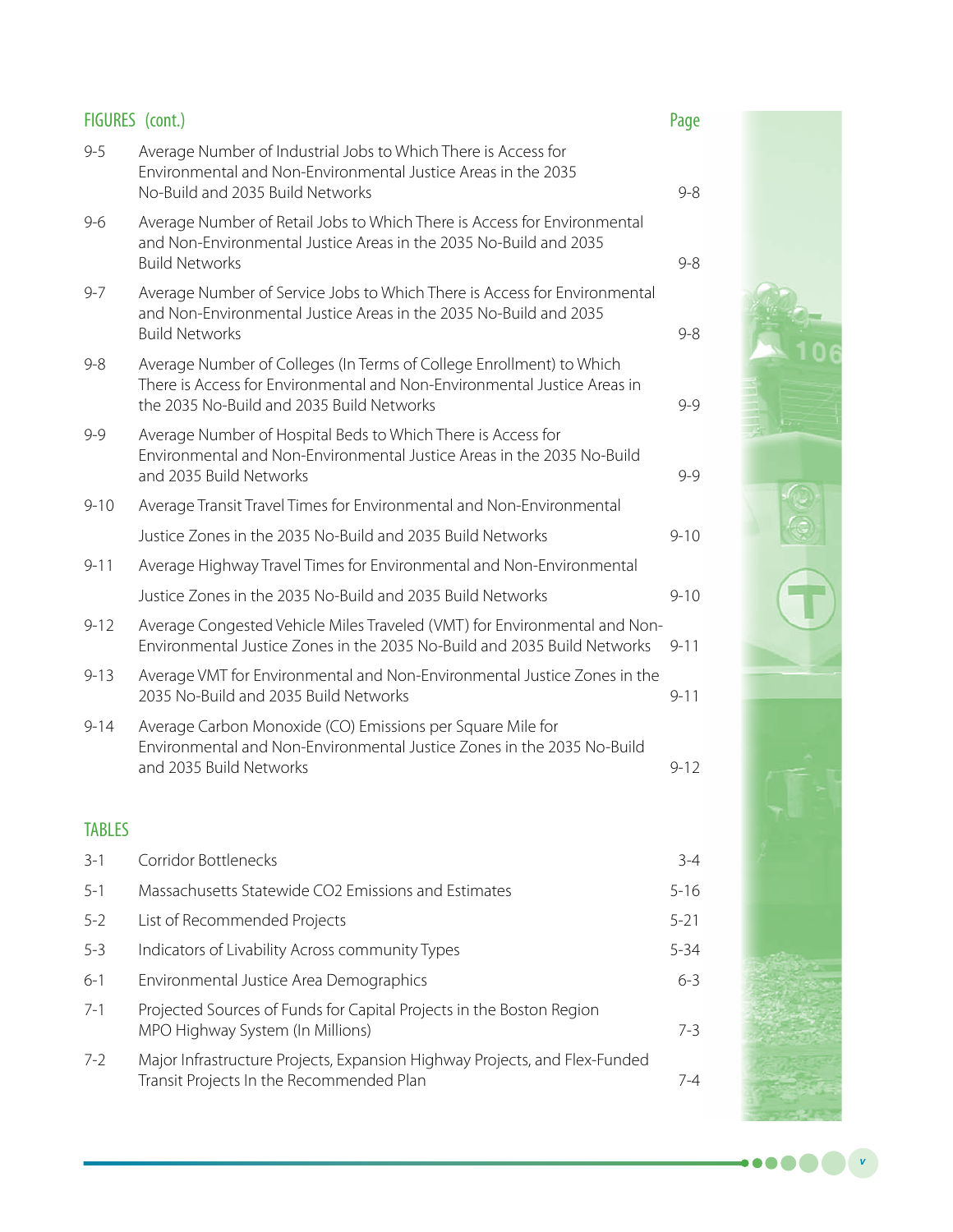| <b>TABLES</b> (cont.) |                                                                                                                                               |           |
|-----------------------|-----------------------------------------------------------------------------------------------------------------------------------------------|-----------|
| $7 - 3$               | Projected Sources of Funds for Maintenance of Highway System in the<br>Boston Region MPO (In Millions)                                        | $7 - 5$   |
| $7 - 4$               | Project Funding for Pavement Management of the Federal-Aid Roadway<br>System in the Boston Region MPO Region (In Millions)                    | $7-6$     |
| $7 - 5$               | Project Operations and Maintenance Revenues of the MBTA<br>Transit System (In Millions)                                                       | $7 - 8$   |
| $7 - 6$               | Project Operations and Maintenance Costs of the MBTA<br>Transit System (In Millions)                                                          | $7 - 10$  |
| $7 - 7$               | Project Revenues and Costs for Operations and Maintenance<br>Costs of the MBTA Transit System (In Millions)                                   | $7 - 10$  |
| $7 - 8$               | Projected Funds Available for the MBTA Capital Program (In Millions)                                                                          | $7 - 11$  |
| $7 - 9$               | Major Infrastructure and Expansion Transit Projects in the<br>Recommended Plan                                                                | $7 - 13$  |
| $7 - 10$              | Projections of the Use of Transit Capital Funds (In Millions)                                                                                 | $7 - 14$  |
| $8 - 1$               | Major Infrastructure and Expansion Projects in the Recommended Plan                                                                           | $8 - 5$   |
| $8 - 2$               | Funding Dedicated to Major Infrastructure and Expansion Projects                                                                              | $8 - 7$   |
| $8 - 3$               | Major Infrastructure and Expansion Highway Projects in the<br>Recommended Plan, With Costs                                                    | $8 - 8$   |
| $8 - 4$               | Highway Bridges With Estimated Costs over \$10 Million                                                                                        | $8 - 10$  |
| $8 - 5$               | Expansion Transit Projects in the Recommended Plan, with Costs                                                                                | $8 - 49$  |
| $8 - 6$               | Projects Included in Other MPO Areas and Endorsed by the<br>Boston Region MPO                                                                 | $8 - 60$  |
| $10-1$                | Regionally Significant Projects Included in the Regional Transportation<br>Models for the Eastern Massachusetts Ozone Nonattainment Area      | $10 - 15$ |
| $10-2$                | Emissions from Off-Model Sources of VMT in Eastern Massachusetts                                                                              | $10 - 19$ |
| $10-3$                | <b>HPMS Adjustment Factors</b>                                                                                                                | $10 - 20$ |
| $10 - 4$              | VOC Emissions Estimates for the Eastern Massachusetts Ozone<br>Nonattainment Area (In tons per Summer Day)                                    | $10 - 21$ |
| $10-5$                | NOx Emissions Estimates for the Eastern Massachusetts Ozone<br>Nonattainment Area (In tons per Summer Day)                                    | $10 - 21$ |
| $10-6$                | Winter CO Emissions Estimates for the CO Maintenance Area for the<br>Nine Cities in the Boston Area (All Emissions in In tons per Winter Day) | $10 - 22$ |
| $C-1$                 | 2009 Base Year, 2035 No-Build, and 2035 Recommended Plan<br><b>Transportation Network Model Results</b>                                       | $C-3$     |
| <b>MAPS</b>           |                                                                                                                                               |           |
| $8 - 1$               | Bedford, Billerica, and Burlington: Middlesex Turnpike, Phase 3                                                                               | $8 - 13$  |
| $8 - 2$               | Belmont: Trapelo Road                                                                                                                         | $8 - 15$  |

e.